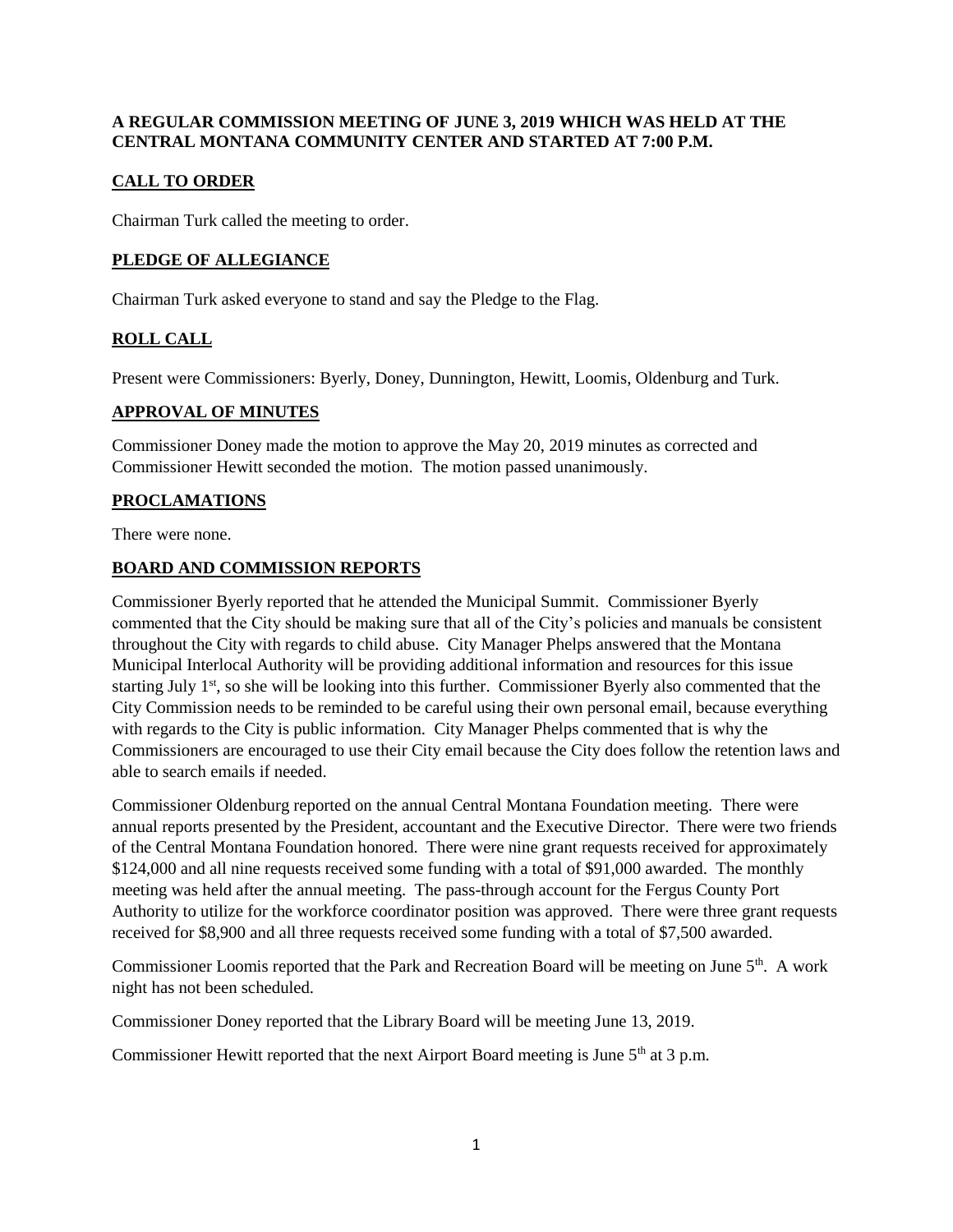#### **CITY MANAGER REPORT**

City Manager Holly Phelps reported on the following issues:

The Fire Department negotiations have been opened up. The City Manager hopes to have a contract ready for Commission approval in the next few weeks.

The Swimming pool opens June 3<sup>rd</sup>. Season passes and swimming lesson signups are available at the pool.

The Summer Reading Program beings June 4<sup>th</sup> and will run through July 15<sup>th</sup>. This year the summer reading program includes a walking book club. The author dinner was a success and is a fund raiser for the Summer Reading Program.

The recent rain had no significant impact on the City's infrastructure. There was a lot of debris that washed into the streets and there was some erosion to several gravel streets and alleys. The Recreation Department has noted some erosion on the abutments of a couple of trail bridges. Once the water recedes, they will evaluate the condition of the bridge and work to permit and then fix the damage.

June 2<sup>nd</sup> is the Lewistown Downtown Association's downtown cleanup. The Public Works Department will be suppling a trailer and hauling away the debris.

### **PUBLIC COMMENT (on non-agenda items)**

There was none.

# **CONSENT AGENDA**

Commissioner Doney made the motion to approve the consent agenda and Commissioner Dunnington seconded the motion. The consent agenda was the acknowledgement of the claims that have been paid from May 16, 2019 to May 30, 2019 for a total of \$172,773.69.

## **REGULAR AGENDA – Resolutions, Ordinances & Other Action Items:**

1. Discussion and action on second reading of Ordinance No. 1762, an ordinance amending Title 6, Chapter 6 of the Lewistown City Code prohibiting the carrying of unconcealed weapons at public assemblies, publicly owned buildings, city parks or schools

City Manager Phelps explained that this is the second reading of the Ordinance and the intent is to prevent the carrying of large knives over 4 inches and firearms in City buildings and in parks within the City limits. City Manager Phelps further explained that it is not the intention to regulate open carry firearm outside of the City limits in areas like East Fork. This ordinance will hopefully address the complaints that have been received regarding large knives in the Library and at the swimming pool. Commissioner Loomis made the motion to approve the second reading of Ordinance No. 1762, an ordinance amending Title 6, Chapter 6 of the Lewistown City Code prohibiting the carrying of unconcealed weapons at public assemblies, publicly owned buildings, city parks or schools and Commissioner Oldenburg seconded the motion. Mr. Kirby VanHorn addressed the Commission stating that he is opposed to this ordinance. Mr. VanHorn commented that wouldn't signs have to be placed on entries to public buildings and then would it be letting citizens know that the citizens inside the building would not be able to defend themselves. Commissioner Doney answered that the County has had signs at the County for fifteen years and feel it is important to protect the City's employees and citizens. Further discussion followed. Commissioner Turk asked for comments from the audience and Commission. There being none, the question was called for and the motion passed unanimously.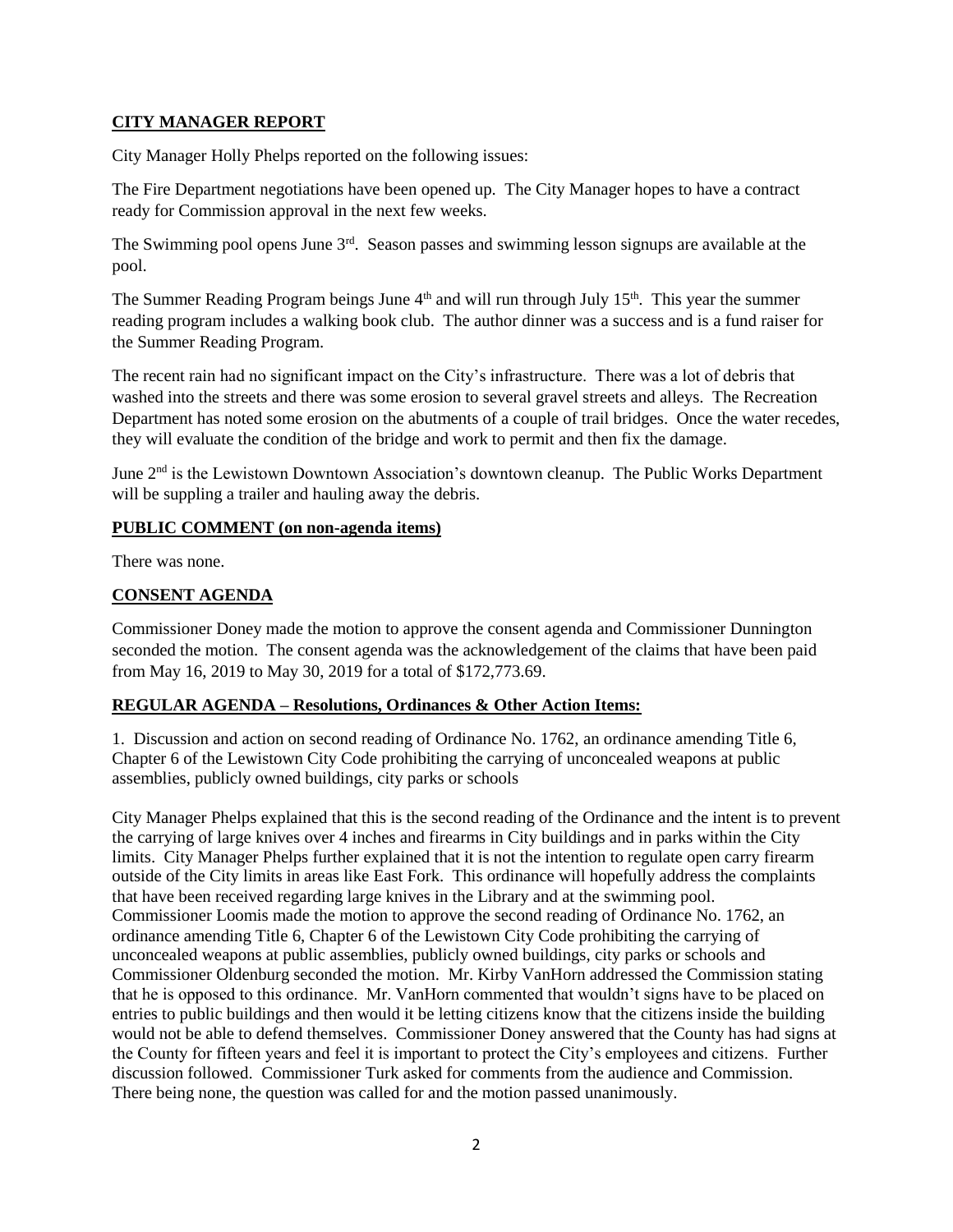2. Discussion and action on awarding the East Fork East bid for three years

City Manager Phelps explained that the City owns property at the East Fork Dam and there are three different parcels that the City has leased out over the last six years. The East Fork East property is east of Red Hill Road. The other two properties for lease are East Fork North and East Fork South which is north and south of the dam. There are two pastures leases and one haying lease. The only bid we received was the East Fork East lease for a bid of \$750 from Gary Barta. Gary Barta has had this lease over the last six years and is the only bidder and responsible bidder. City Manager Phelps did explain the leases are for three years with the option to renew for additional three years. There was a change made to the lease to document the maximum capacity for all animals on the premises shall not exceed 30 AUMs. Commissioner Doney made the motion to award the East Fork East bid for three years to Gary Barta and Commissioner Hewitt seconded the motion. Mr. Kirby VanHorn asked if there is bonding. City Manager Phelps answered yes; the lease requires them to provide insurance. Commissioner Turk asked for comments from the audience and Commission. There being none, the question was called for and the motion passed unanimously.

3. Discussion and action on awarding the 2019-2020 patching bids

City Manager Phelps explained that the City advertised for bids for the 2019-2020 patching bids and received one bid from Century Construction. The bid came in right at the estimate and would recommend awarding the patching bid to Century Construction. Public Works Director JR Killham reported that he talked with several of the local agencies to submit bids and advertised for bids and this is the only bid received. Commissioner Hewitt made the motion to the award the 2019-2020 patching bids to Century Construction and Commissioner Loomis seconded the motion. Commissioner Turk asked for comments from the audience and Commission. There being none, the question was called for and the motion passed unanimously.

4. Discussion and action on approving the purchase of a backhoe for the water department

City Manager Phelps reported that last year the Commission authorized the disposal of a track excavator that was damaged. The track excavator was an odd size so too big for small digs and not big enough for others. It was always the intent to replace the track excavator with a mini excavator. The Public Works Director advertised for a mini excavator and the public works crew was able to test use it. City Manager Phelps explained that in the last two budgets the water department has budgeted for a backhoe and were able to demo that machine also. City Manager Phelps further explained that the Public Works Director talked with the public works crew and herself and it was determined that it may be overkill to have two pieces of equipment. The Public Works Director changed the specs on the request and was able to find a piece of equipment that will work in many areas in the Water Department. City Manager Phelps stated that she would recommend the purchase of the backhoe in the amount of \$104,805.54 from Titan and looking at the budget it will come in under what was budgeted. Public Works Director Killham commented that the backhoe is a piece of equipment that is used every day. It is planned to repurchase the current equipment if the new equipment is approved for purchase. Commissioner Doney made the motion to purchase a backhoe for the water department in the amount of \$104,805.54 from Titan Machinery and Commissioner Hewitt seconded the motion. Commissioner Turk asked for comments from the audience and Commission. There being none, the question was called for and the motion passed unanimously.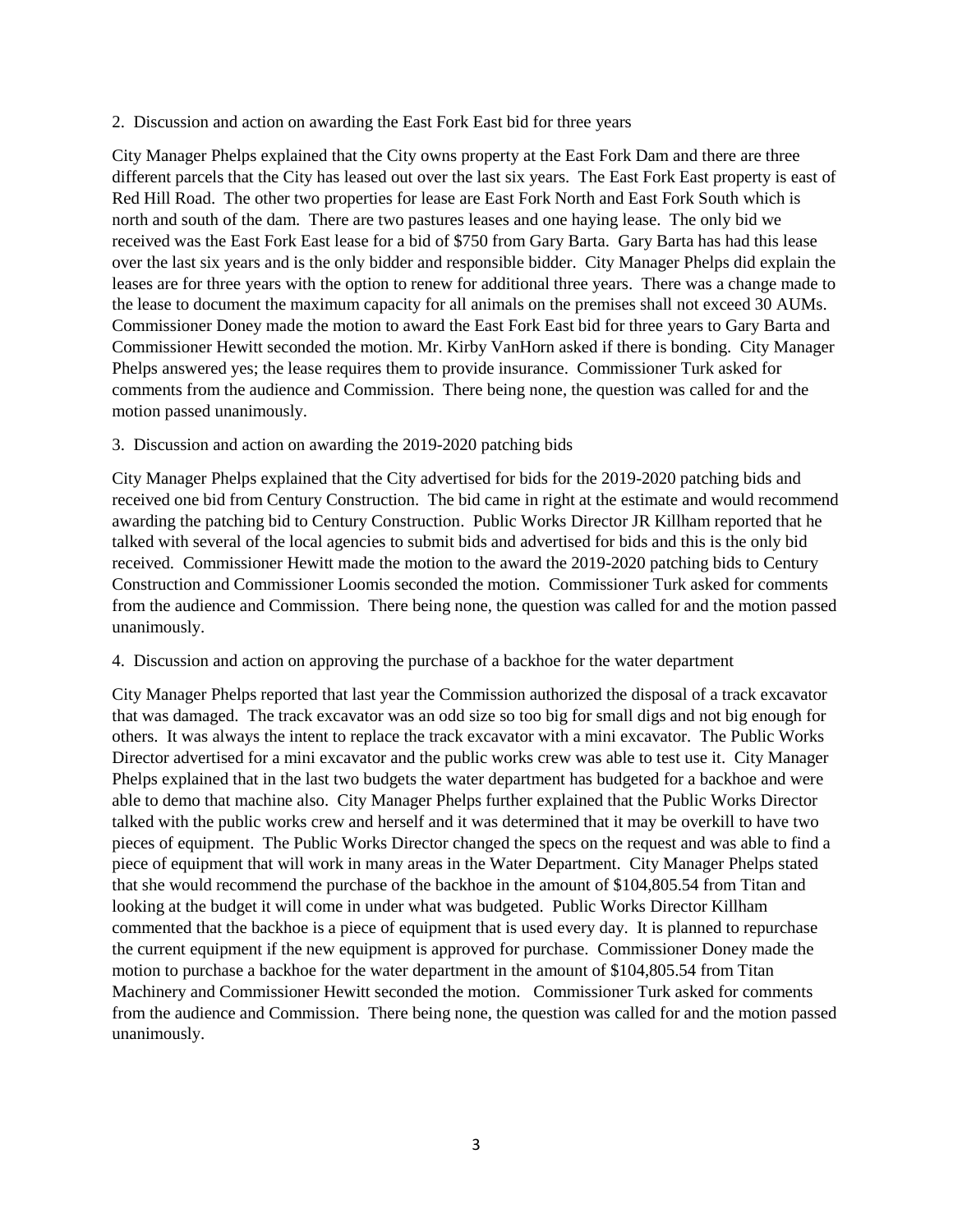5. Discussion and action on approving the purchase of a utility truck

City Manager Phelps explained that the Public Works Director requested bids for a Utility Truck for the Water Department. City Manager Phelps stated that a new to the City utility truck for the water department has not been purchased in the past fifteen years. Some of the specs were 2012 or newer, 70,000 or less miles and a utility body. It was advertised and the specs were given to all of the local dealers know. City Manager Phelps reported that this item was budgeted for and does recommend approval. Commissioner Hewitt made the motion to approve the purchase of a utility for the water department in the amount of \$\$26,000 from A-Plus Auto and Commissioner Oldenburg seconded the motion. Commissioner Turk asked for comments from the audience and Commission. There being none, the question was called for and the motion passed unanimously.

6. Discussion and action on approving the purchase of a pick up for the street department.

City Manager Phelps explained that the Public Works Director solicited bids for a ¾ ton truck for the Street Department. It is necessary to use ¾ tons because of the work that is done in the Street Department. The bid is for a 2015 regular cab  $\frac{3}{4}$  pickup for \$24,000 from A-Plus Auto. These types of vehicles are used every day. City Manager Phelps explained that this item was budgeted. Commissioner Loomis made the motion to approve the purchase of a pick up for the street department in the amount of \$24,000 from A-Plus Auto and Commissioner Doney seconded the motion. Commissioner Turk asked for comments from the audience and Commission. There being none, the question was called for and the motion passed unanimously.

#### **CITIZENS' REQUESTS**

There were none.

### **COMMISSIONER'S MINUTE**

Commissioner Doney reported that she received some calls over the weekend from individuals regarding the East Fork. Commissioner Doney stated that she took a tour up there and it appears that maybe someone is leaving up there. The bathrooms are in disrepair and disgusting. The urinal is full of urine and doesn't drain. There are no locks on the bathroom doors and there is no designation of male or female on the bathrooms. People have been driving up to one of the bathrooms. Commissioner Doney commented that the area needs good signage and doesn't know who is policing the area. Commissioner Doney stated that maybe the Police Department should go up twice a week. City Manager Phelps stated that signage for the areas has been ordered. Commissioner Doney stated that someone needs to be checking it out a couple of times a week. There was further discussion on the new rules for the East Fork area that were adopted by the City Commission and how it would be monitored.

Commissioner Doney explained that the park that is located directly across from her house is considered a City park because it is designated parkland because it is in a subdivision. The individual has farmed the property for the last five years and since sold the other end of the lot to the soccer association. Commissioner Doney commented that now that it is not farmed it is filled with weeds. Commissioner Doney further commented that he was asked by a previous City Manager to plant the land back to grass. Commissioner Doney would like to see something done, whether it is to have the City Attorney write a letter.

Commissioner Loomis reported that someone is looking at the Berg Lumber proposal for \$98,000 and is curious about price per acre because Mr. Carl Brevig is wanting to sell his land.